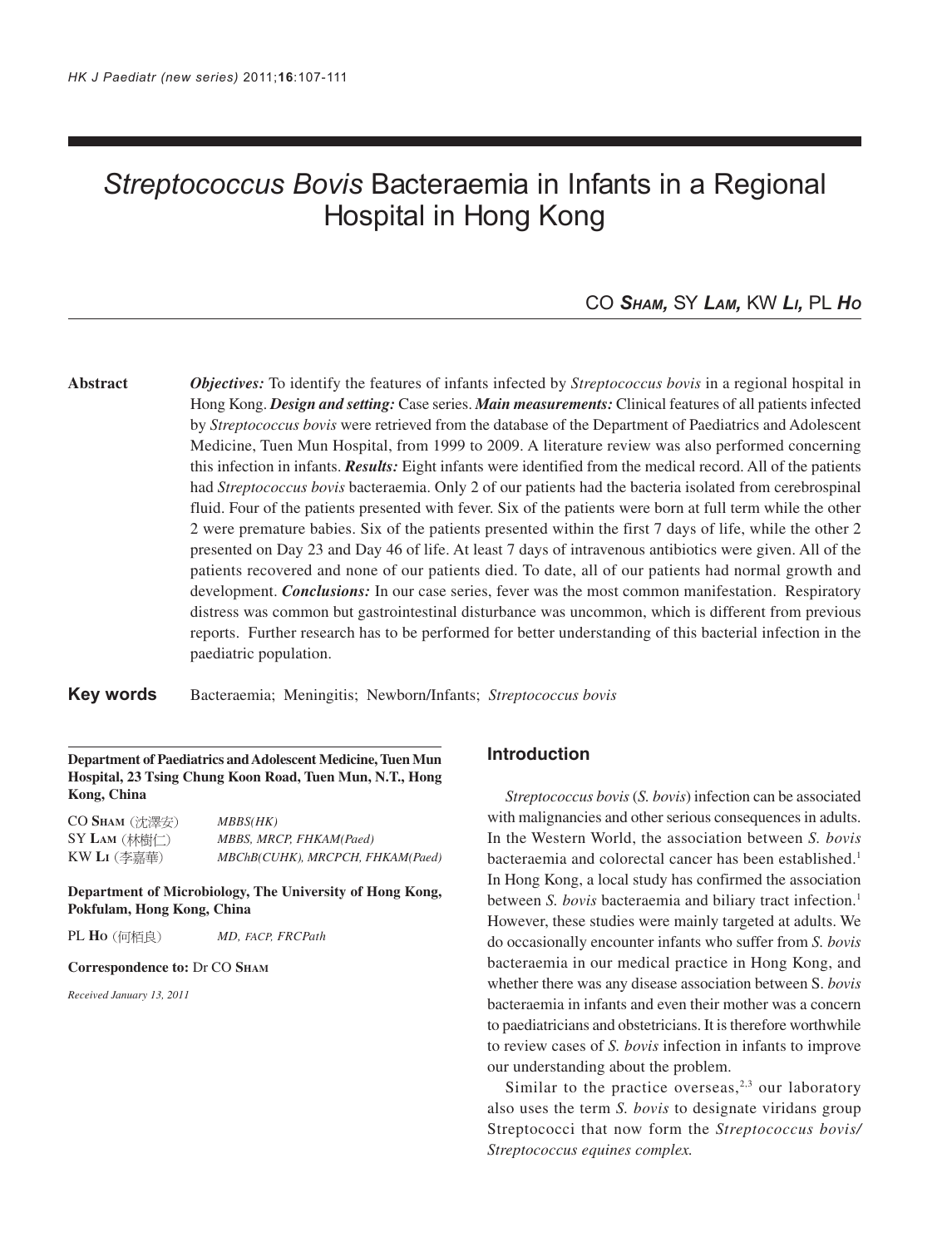#### **Methods**

The retrospective case series was conducted at Department of Paediatrics and Adolescent Medicine, Tuen Mun Hospital. Eligible subjects were all patients admitted to our neonatal ward from 1999 to 2009. The age limit was less than 1 month old at time of admission. Stillbirths were not included as these babies were not admitted to our ward. Infants who had positive growth of *S. bovis* from blood culture will be registered in a database in our department. Birth record, clinical information and microbiological information of these patients were retrieved from the medical record. Supplementary information was obtained from the hospital electronic clinical management system. The baby's gestational age, birth weight, sex, age at presentation, clinical presentation, progress and treatment given were obtained. Maternal age, antenatal problems and problems noted during labour were identified from the baby's birth record. As *S. bovis* bacteraemia was associated with infective endocarditis in adults, echocardiogram record of the babies were retrieved. In addition, the authors also paid special attention to any intra-partum antibiotics given to mother to see if this had any relationship with the infection. For babies being followed up or had been followed up in our out-patient clinic, their latest medical record had been retrieved to see if they had any growth and developmental problems. We have excluded babies with S. *bovis* only identified on culture of surface swabs because these may represent colonization instead of genuine infection. In this article, we defined bacteraemia as positive growth of the bacteria from blood culture, meningitis as positive growth of the bacteria from cerebrospinal fluid, urinary tract infection as positive growth of the bacteria from urine obtained by bladder catheterization or suprapubic tap, early onset disease as onset of symptoms within 14 days of life and late onset disease as onset of symptoms after 14 days of life.

#### **Results**

Eight patients were found to meet our criteria in our search (Table 1). There were 6 male and 2 female babies with birth weight ranging from 1.175 kg to 3.81 kg. Two babies were preterm infants, and 6 of these infants had the diagnosis of *S. bovis* infection made before day 7 of life. The ages of mothers of these babies ranged from 25 to 36 years old. In all cases there were some complications or medical problems in the antenatal period or during labour (Table 2).

Fever was the most common manifestation of the disease. Some babies presented with signs of respiratory illness, which included cyanosis, tachypnoea and apnoea attack. Only one of the babies presented with signs of gastrointestinal illness i.e. regurgitated once after feed. Intra-partum antibiotics had been given to the mother in 2 of these cases, while only the 2 babies with later onset of disease (on Day 23 and Day 46 of life) had received antibiotics before disease presentation.

In our case series, *S. bovis* was isolated from blood culture in all of our patients. In two patients the bacteria were grown from the cerebrospinal fluid (CSF) obtained. All of these babies were treated with intravenous antibiotics for at least 7 days. All of the babies recovered from the disease. Repeat blood culture in all of the patients and CSF culture in the 2 patients with meningitis revealed no positive bacterial growth. Six of the babies had been followed up in our out-patient clinic. To date, all of them enjoyed good health with normal development. In our unit, liver enzyme levels and ultrasonography of the hepatobiliary system were not routinely done in babies with *S. bovis* bacteraemia. Serum bilirubin levels in neonates were usually affected by neonatal jaundice and did not reflect liver function. Our laboratory did not proceed to check the biotype of the bacteria.

## **Discussion**

Although in this case series there were only 8 patients involved and strong scientific conclusions could not be made, we can use our data to compare with those cases previously reported from other parts of the world. In the year 2006, Gerber et al had reported a case series in *S. bovis* infection in 2 hospitals in the United States and had identified 7 patients managed at their institutions and 23 from the literature. *S. bovis* infection is more commonly found in young infants, particularly in the neonatal period.<sup>2</sup> In our case series, most of the babies presented early within the first 7 days of life, and the most common presentation was fever. It is possible that these babies acquire the infection in perinatal period.

Our findings contrast with cases described by Gerber et al2 that, in their case series, most infants with *S. bovis* infection developed the disease after Day 14 of life, and presented with signs of gastrointestinal illness. In that case series 5 out of 7 babies presented with abdominal distension and diarrhoea. It remained uncertain how these babies acquired the infection. Fortunately in both of the case series,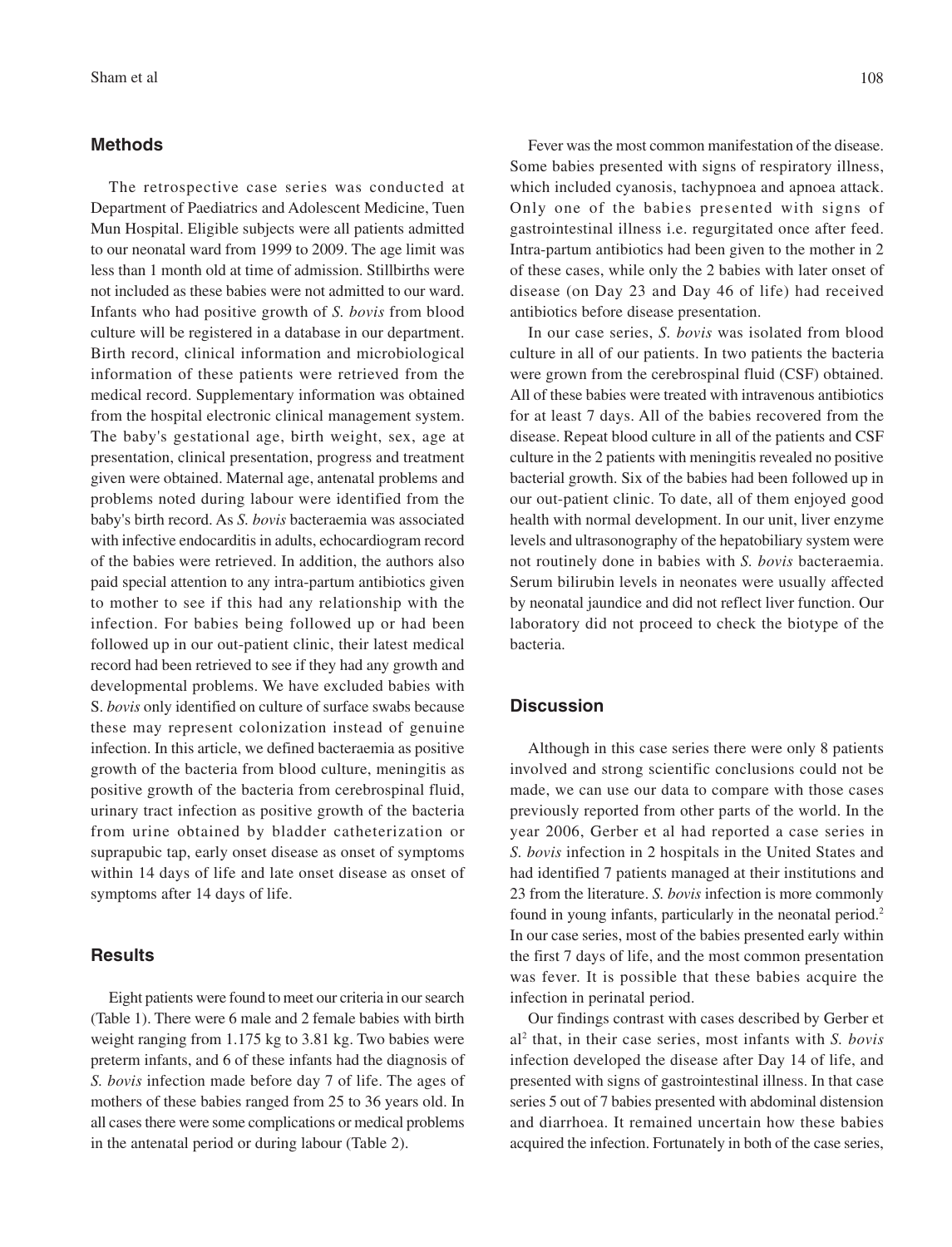| Table 1                  |                |              |                          |                    | Clinical features of babies with Streptococcus bovis bacteraemia |                                                       |                                       |                                                    |                                                                        |                                                                                                              |                                                                                                                                                                                                |
|--------------------------|----------------|--------------|--------------------------|--------------------|------------------------------------------------------------------|-------------------------------------------------------|---------------------------------------|----------------------------------------------------|------------------------------------------------------------------------|--------------------------------------------------------------------------------------------------------------|------------------------------------------------------------------------------------------------------------------------------------------------------------------------------------------------|
| Case                     | Age            | Sex          | Maturity                 | <b>Birth</b>       | Mode                                                             | Presentation                                          | Child                                 | Positive                                           | Treatment                                                              | Echocardiogram                                                                                               | Outcome                                                                                                                                                                                        |
| number                   | $\overline{a}$ |              |                          | weight             | $\sigma$                                                         |                                                       | received                              | site of                                            |                                                                        |                                                                                                              |                                                                                                                                                                                                |
|                          | diagnosis      |              |                          |                    | delivery                                                         |                                                       | presentation<br>antibiotics<br>before | culture                                            |                                                                        |                                                                                                              |                                                                                                                                                                                                |
| $\overline{\phantom{0}}$ | Day 23         | $\geq$       | 32 week<br>5 days<br>and | $2.25$ kg          | pre-eclampsia<br>in mother)<br>(twin,<br>C/S                     | Fever and<br>apnoea<br>attack                         | Yes                                   | <b>Blood</b> and<br>Klebsiella<br>from CSU<br>CSF: | meropenem<br>cefotaxime,<br>for 14 days<br>Ampicillin,                 | echocardiogram<br>$\overline{a}$                                                                             | defaulted BAEP,<br>September 2008<br>development,<br>last seen in<br>Normal                                                                                                                    |
| $\mathcal{L}$            | Day 7          | $\mathbb{L}$ | and 4 days<br>38 week    | $2.6$ kg           | presentation)<br>(breech<br>CS                                   | septic shock<br>respiratory<br>Cyanosis,<br>distress, | $\overline{a}$                        | Blood                                              | Amikacin and<br>for 14 days<br>cefotaxime                              | ventricle contractility,<br>infective endocarditis<br>aorta, decreased left<br>Coarctation of<br>no signs of | Normal development,<br>in March 2010<br>last seen                                                                                                                                              |
| 3                        | Day 7          | $\geq$       | and 3 days<br>38 week    | $3.1\,\mathrm{kg}$ | Spontaneous<br>delivery<br>vaginal                               | Fever and<br>irritable                                | $\overline{a}$                        | Blood and<br>CSF                                   | vancomycin<br>cefotaxime,<br>for 21 days<br>ampicillin,<br>Penicillin, | echocardiogram<br>Normal                                                                                     | Normal growth and<br>development,<br>last seen<br>in 2004                                                                                                                                      |
| 4                        | Day 0          | $\geq$       | 40 week                  | 3.81 kg            | (failed VE)<br>C/S                                               | Meconium<br>aspiration                                | $\tilde{z}$                           | Blood                                              | Penicillin and<br>netilmicin for<br>14 days                            | echocardiogram<br>Normal                                                                                     | Normal growth and<br>development, last<br>seen in 2006                                                                                                                                         |
| 5                        | Day 46         | $\geq$       | and 2 days<br>28 week    | $1.175$ kg         | pre-eclampsia<br>presentation)<br>C/S (severe<br>and breech      | Tachycardia<br>desaturation<br>and                    | Yes                                   | Blood                                              | Vancomycin<br>for 14 days                                              | infective endocarditis<br>echocardiogram,<br>no signs of<br>PDA on                                           | Normal growth and<br>last seen in 2006<br>development,                                                                                                                                         |
| $\circ$                  | Day 0          | $\geq$       | and 4 days<br>39 week    | 3.3 kg             | (prolonged<br>2nd stage)<br>YE                                   | Fever                                                 | $\overline{a}$                        | Blood                                              | 7 days, netilmicin<br>Penicillin for<br>for 5 days                     | echocardiogram<br>$\overline{\mathsf{X}}$                                                                    | No follow up                                                                                                                                                                                   |
| $\overline{ }$           | Day 1          | $\mathbb{L}$ | and 5 days<br>37 week    | $3.12$ kg          | vaginal deliver<br>Spontaneous                                   | Fever                                                 | $\overline{\mathsf{X}}$               | Blood                                              | netilmicin for<br>Penicllin and<br>10 days                             | echocardiogram<br>Normal                                                                                     | Normal development,<br>last seen in 2009                                                                                                                                                       |
| $\infty$                 | Day 2          | $\geq$       | 40 week                  | $2.9$ kg           | extraction<br>Vacuum                                             | Regurgitate<br>once after<br>feed                     | $\frac{1}{2}$                         | Blood                                              | 10 days, netilmicin<br>Penicillin for<br>for 5 days                    | echocardiogram<br>$\frac{1}{2}$                                                                              | No follow up                                                                                                                                                                                   |
|                          |                |              |                          |                    |                                                                  |                                                       |                                       |                                                    |                                                                        |                                                                                                              | BAEP: brainstem auditory evoked potential; C/S: Caesarean Section; CSF: cerebrospinal fluid; CSU: catheterized urine; F: female; M: male; PDA: patent ductus arteriosus; VE: vacuum extraction |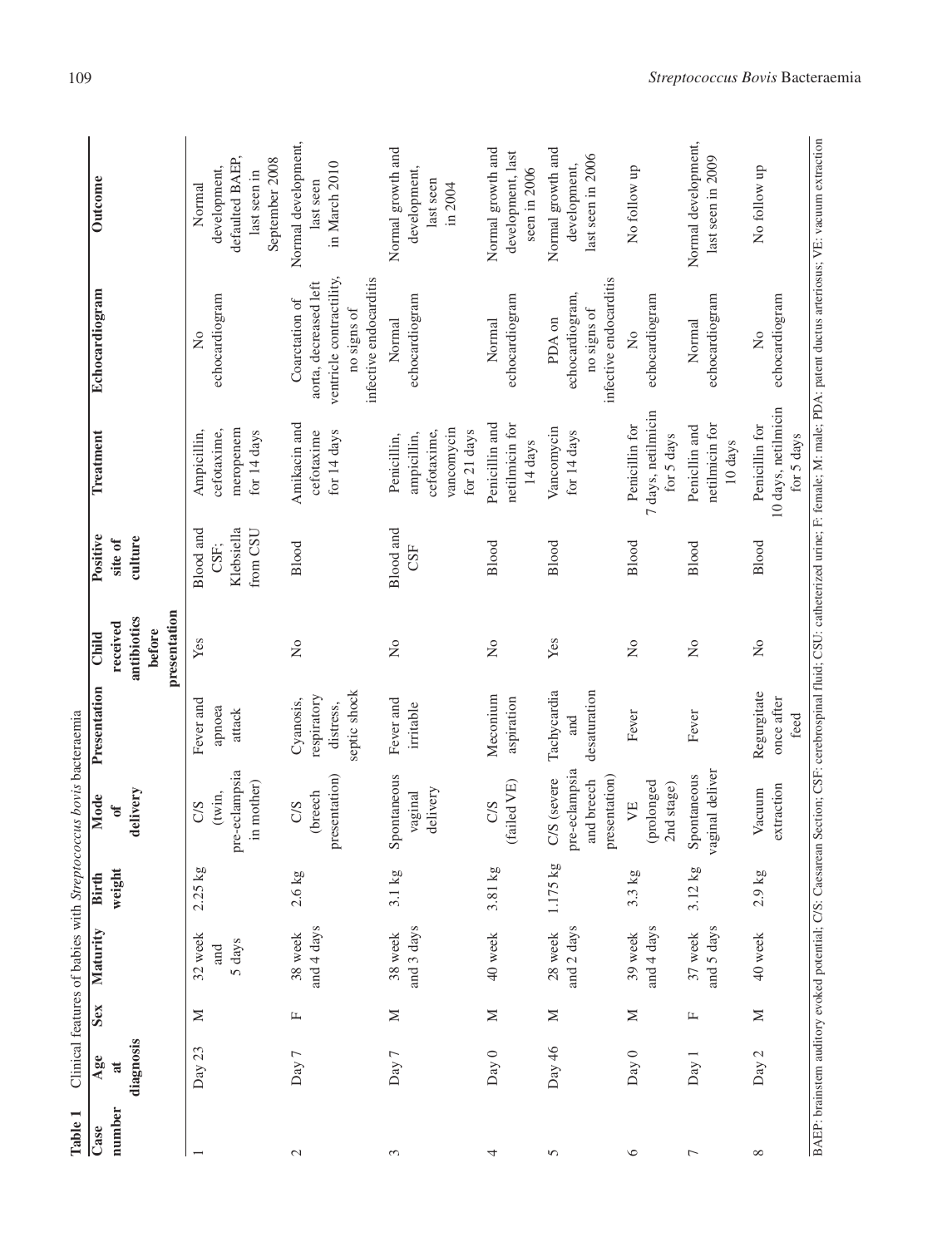| Case<br>number | Age at<br>diagnosis | <b>Sex</b> | <b>Maternal</b><br>age | <b>Gestational complications/</b><br>condition after delivery                                                                          | <b>Local/</b> Mainland<br>mother | Intra-partum<br>antibiotics given |
|----------------|---------------------|------------|------------------------|----------------------------------------------------------------------------------------------------------------------------------------|----------------------------------|-----------------------------------|
| 1              | Day 23              | M          | 28                     | Severe pre-eclampsia<br>Perinatal pneumonia treated with<br>continuous positive airway pressure<br>and antibiotics, no positive growth | Mainland                         | 1 dose                            |
| $\overline{2}$ | Day 7               | F          | 28                     | Fetal distress, thin meconium stained liquor                                                                                           | Local                            | N <sub>0</sub>                    |
| 3              | Day 7               | M          | 36                     | Fetal distress, delayed crying at birth                                                                                                | Local                            | N <sub>0</sub>                    |
| $\overline{4}$ | Day 0               | M          | 32                     | Fetal distress, thick meconium stained liquor                                                                                          | Local                            | N <sub>0</sub>                    |
| 5              | Day 46              | M          | 31                     | Severe pre-eclampsia                                                                                                                   | Local                            | N <sub>0</sub>                    |
| 6              | Day 0               | M          | 31                     | Vacuum extraction for prolonged second stage                                                                                           | Local                            | N <sub>0</sub>                    |
| 7              | Day 1               | F          | 36                     | Gestational impaired glucose tolerance                                                                                                 | Local                            | N <sub>0</sub>                    |
| 8              | Day 2               | M          | 25                     | Fetal distress, thick meconium stained liquor<br>Mother had chronic hepatitis B                                                        | Local                            | 1 dose                            |

**Table 2** Gestational complications and condition at birth of babies with *Streptococcus bovis* bacteraemia

Note: In case 1, there was no growth from placental swab and mother's high vaginal swab, another twin was normal and was not infected by *S. bovis*. In case 8, placental swab revealed moderate growth of Group D Streptococcus but no growth from mother's high vaginal swab. In other cases these swabs for bacterial cultures had not been obtained. None of these mothers had blood cultures taken before or after delivery of these babies.

including the babies who suffered from bacteraemia and meningitis, none of the babies died.

*S. bovis* has been reported to cause infective endocarditis, meningitis, bones and joints infections and biliary tract disease in humans.1-4 In one local study done concerning *S. bovis* in both adults and children, it was found out that in *S. bovis* bacteraemia, 38% of the patients had underlying acute cholangitis or cholecystitis and 11% had infective endocarditis. There were 11% of patients with underlying carcinoma of colon. In 40% of these patients, no infective foci could be identified.<sup>1</sup> However, these associations were not well established in children.

In our case series, primary infective foci could not be identified in six of our patients. In addition, there was no associated biliary tract disease or infective endocarditis, though such conclusion was based mainly on clinical grounds. There was no tenderness on abdominal examination, no heart murmur and no signs of heart failure. Because of these negative physical signs, we performed ultrasonography of the liver in none of our patients. Transthoracic echocardiogram was performed in five of our patients and none of them had features suggestive of infective endocarditis. *S. bovis* bacteraemia had been found associated with diseases of the gastrointestinal and hepatobiliary systems, and Gerber et al demonstrated that gastrointestinal disturbance was common in young infants with *S. bovis* infection.<sup>2</sup> However such presentation was

not common in our case series. Only one baby in our case series presented with gastrointestinal disturbance (regurgitated once after feeding).

In this study we have reviewed the records of our patients concerning the use of intrapartum antibiotics to the mothers of these babies. In all our 8 cases, none of the mothers of the babies had received more than 1 dose of intrapartum ampicillin. Because of the small number of cases, it is difficult to conclude whether intrapartum antibiotics can prevent or decrease the number of babies suffering from *S. bovis* infection. However, this postulation can be valid. A 16-year prospective study performed in Spain had shown that the rate of penicillin resistance was 0% among *S. bovis* isolates.<sup>5</sup> Therefore intravenous ampicillin given to mothers may act against both Group B Streptoccoccus and also *S. bovis*, thus lowering the chance of babies being infected by both bacteria. This may also explain the low incidence of *S. bovis* infection in neonates in our locality. However, it has been documented that intrapartum antibiotics could not lower the incidence of late onset Group B Streptococcal disease in neonates. Whether the same can be applied to *S. bovis* infection cannot be proven yet. In the case series by Gerber et al, late onset *S. bovis* infection was in fact more common than early onset diseases. Gerber postulated that in their case series the babies presented late because of use of intrapartum antibiotics for prevention of Group B Streptococcus infection. In our case series, only 1 out of 6